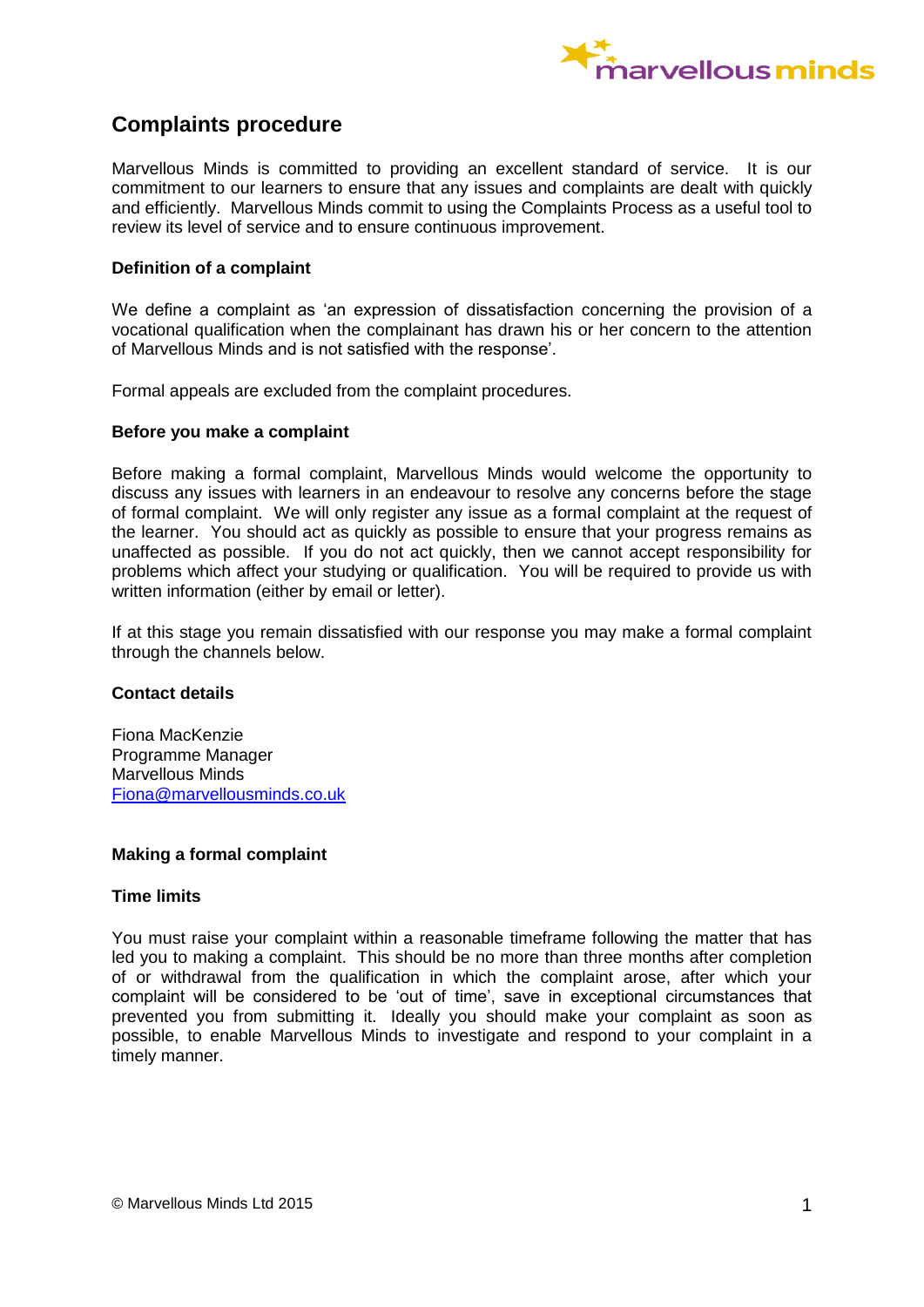

# **Stage One**

The complaint should be submitted to Marvellous Minds in writing by post or email. You should expect to receive a reply within 10 working days of Marvellous Minds receiving your complaint. If we can't give you a full reply within that time, we will tell you when we will be able to do so.

# **Stage Two**

If, upon our response, you remain dissatisfied with the outcome, then you can request a review of the decision. Your response must be put in writing and should include:

- full details of your complaint and all matters related to it
- copies of any previous correspondence with us related to your complaint, or enough information to help us trace this correspondence quickly.

You should also tell us what you think we should do to resolve your complaint.

An acknowledgement of your complaint will be sent within 5 working days of receiving it. The Programme Director will send you a full reply within 10 working days of the date of the acknowledgement letter or, if that is not possible, contact you again to let you know when you can expect a full reply.

## **Stage Three**

If, when you have a full reply from the Programme Director, your still remain dissatisfied with our decision, you can ask for it to be referred to the Managing Director. Your response must be in writing. You should clearly identify the reasons for your request for a review and provide additional evidence to support your complaint. You should indicate what you would like to happen in order to resolve your complaint.

An acknowledgement of your complaint will be sent within 5 working days of receiving it. The Programme Director will send you a full reply within 10 working days of the date of the acknowledgement letter or, if that is not possible, contact you again to let you know when you can expect a full reply

The Managing Director will investigate whether we have handled the matter fairly in line with our policy and procedures, and whether we should do anything else. The Managing Director will reply to your complaint within 10 working days of the date of the acknowledgement letter or, if that is not possible, contact you again to let you know when you can expect a full reply.

The reply from the Managing Director will explain the basis of his / her decision. This decision is the final decision on behalf of Marvellous Minds. If you remain dissatisfied with this decision, you are then entitled to apply for an independent review by the relevant awarding organisation. Marvellous Minds will provide you with the necessary contact details upon your request.